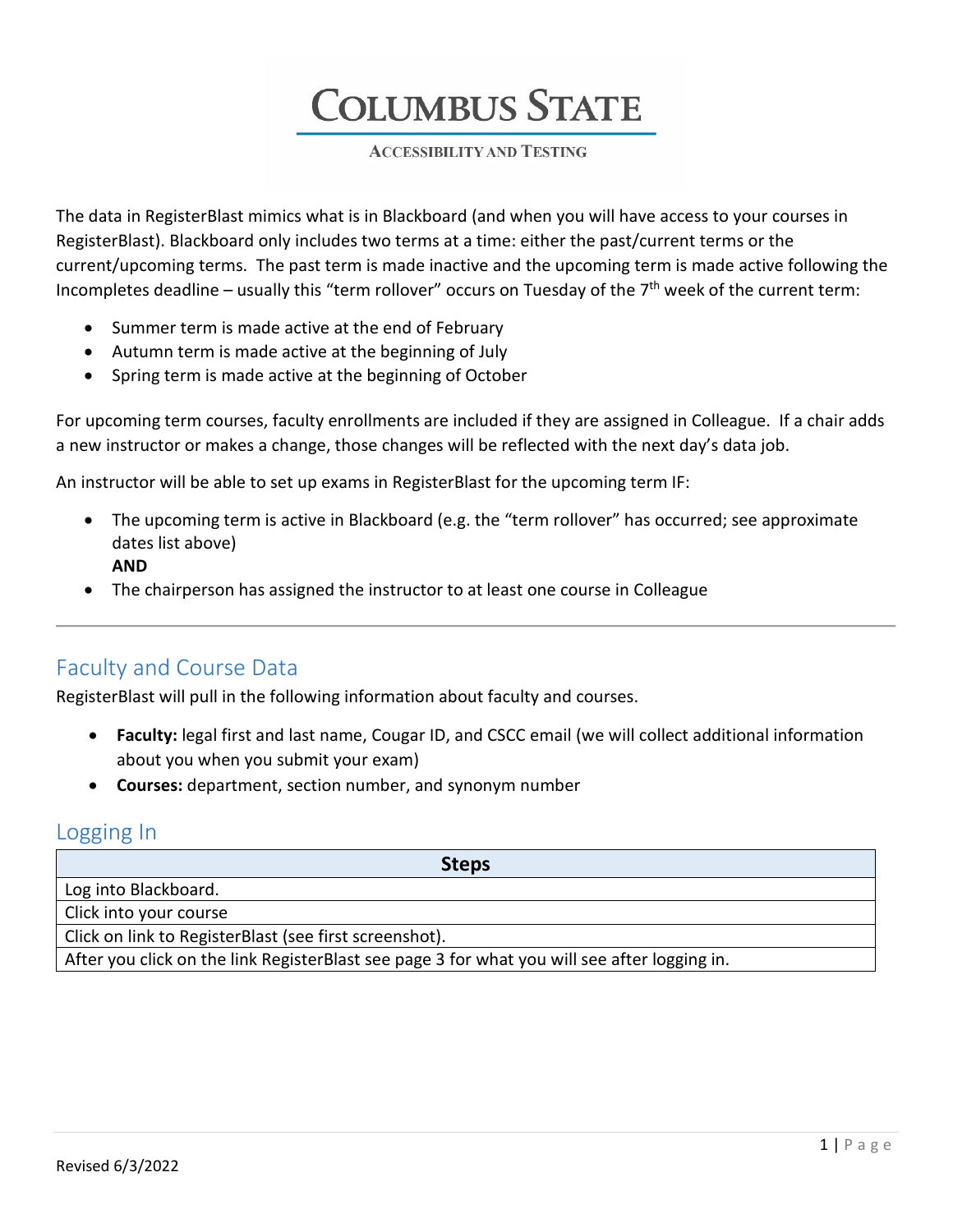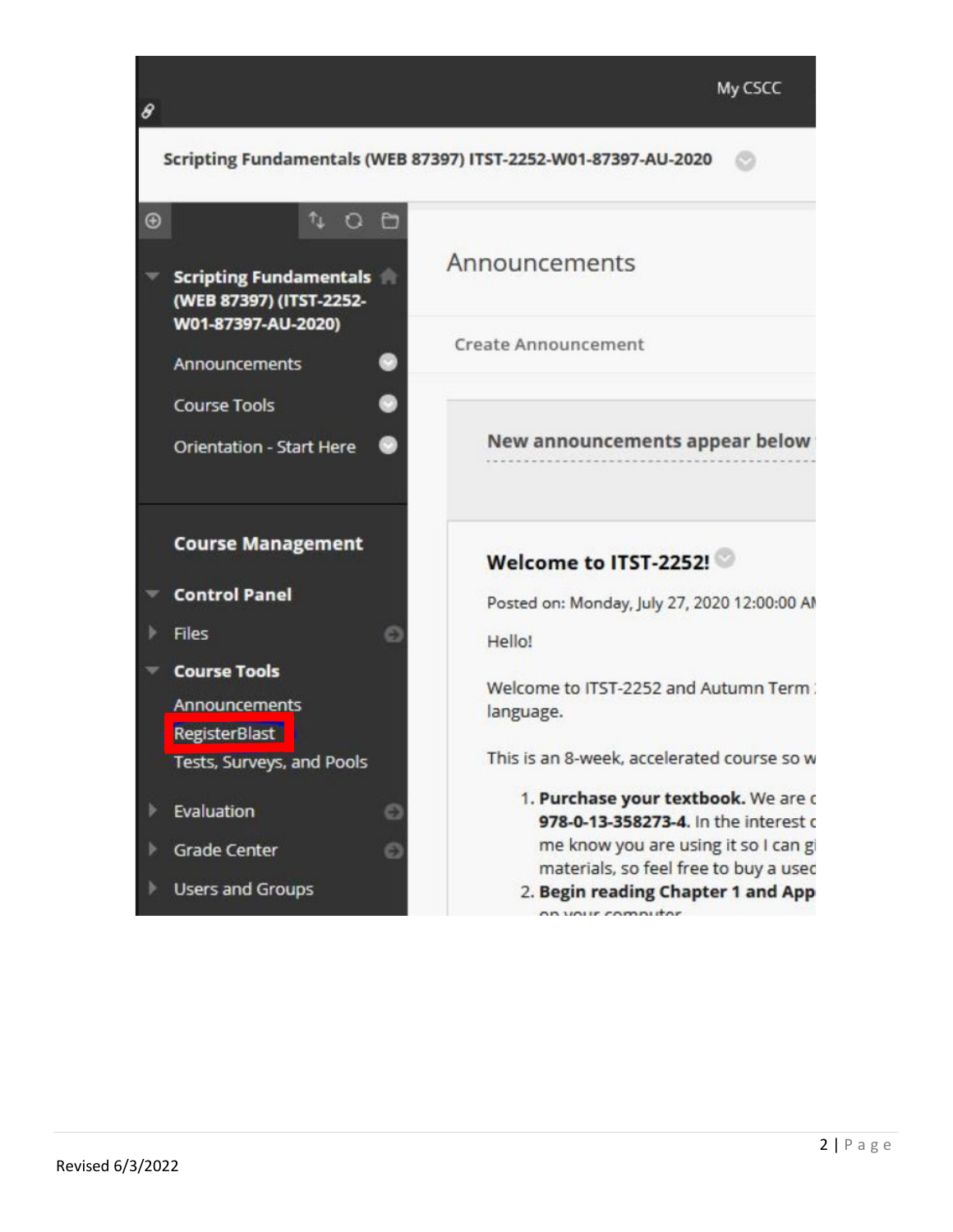# Faculty Login Page Overview

**After logging in this will be the first page you will see**.

| <b>COLUMBUS STATE</b><br>COMMUNITY COLLEGE |                            | History<br>Help<br><b>Submissions</b><br><b>JK</b> |
|--------------------------------------------|----------------------------|----------------------------------------------------|
| <b>Submissions</b>                         |                            |                                                    |
| Manage submission details and materials.   |                            |                                                    |
| Search<br>From                             | To Date<br>ä<br>Ë          | Apply                                              |
| A Submitted<br>Name                        | Exam Window<br>Group<br>÷  | Attachments<br><b>Status</b><br>۰                  |
|                                            | No data available in table |                                                    |
| Show 10<br>$\vee$ entries                  | Previous<br>Next           | CSV<br>Excel<br>Print                              |
|                                            |                            |                                                    |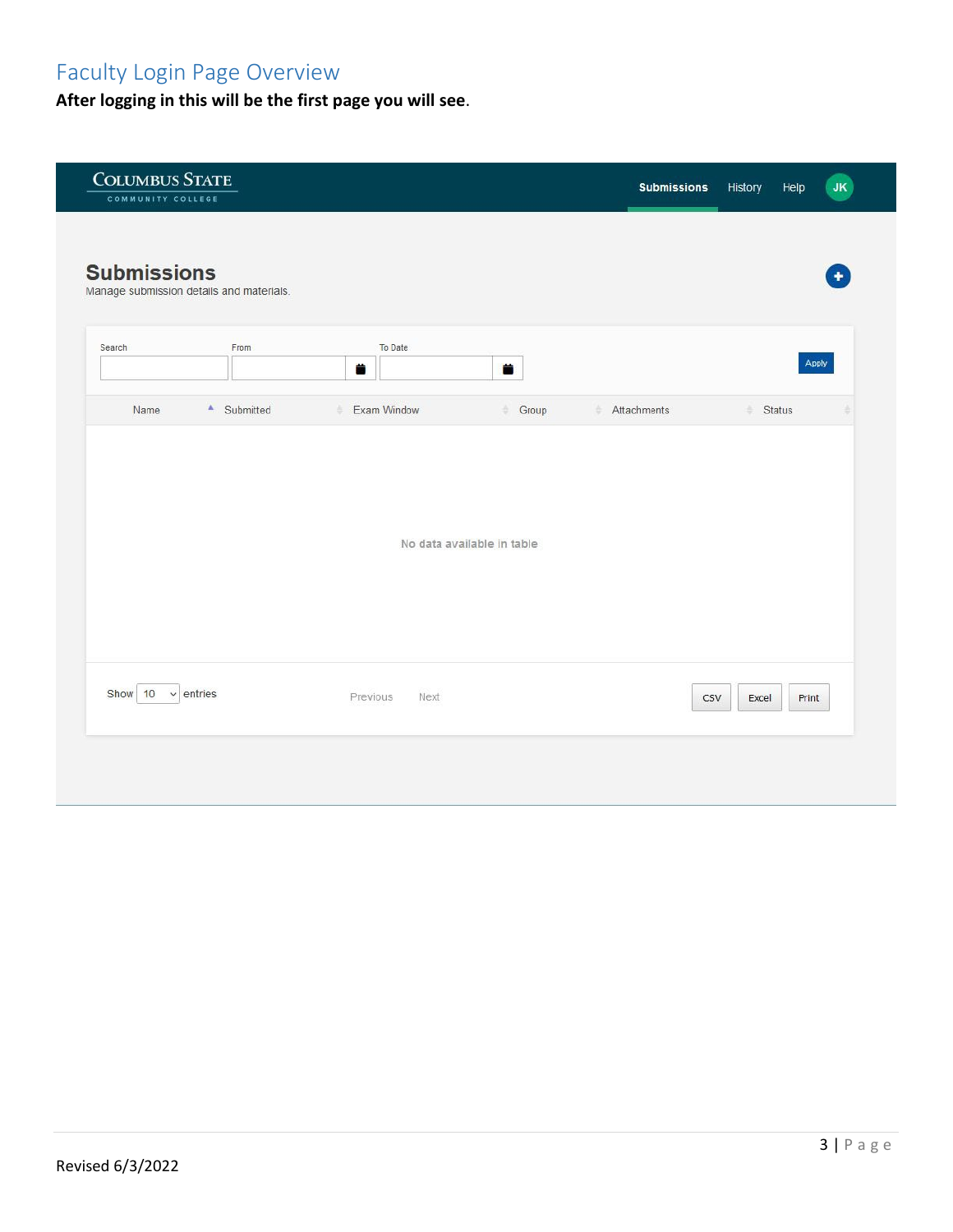|        | <b>Submissions</b><br>Manage submission details and materials. |                            |                                                                                       |                              |
|--------|----------------------------------------------------------------|----------------------------|---------------------------------------------------------------------------------------|------------------------------|
| Search | From                                                           | To Date<br>首               | Ë                                                                                     | 2<br>Apply                   |
|        | $\blacktriangle$<br>Name<br>Submitted                          | Exam Window                | Group                                                                                 | Attachments<br><b>Status</b> |
| ł      | STAT1450 - Final Exam - AU21 -<br>1/11/2022<br>MU              | $1/18/2022 -$<br>1/21/2022 | Columbus Campus > CSCC Academic Exams > STAT ><br>STAT 1450 > STAT 1450 - W03 - 56827 | 1 File<br>Approved           |
| ŧ      | STAT2430 - Final Exam - AU21<br>1/6/2022<br>$-MU$              | 1/18/2022 -<br>1/20/2022   | Columbus Campus > CSCC Academic Exams > STAT ><br>STAT 2430 > STAT 2430 - W01 - 56831 | 1 File<br>Approved           |

- 1. What you will select to submit a new exam (see page 6 for details).
- 2. What you will see after you've submitted exams. Exams from previous semester will be archived after the 7<sup>th</sup> week of the next semester.
	- **a. Name of test** live hyperlink to the exam submission which is where you can view the attachments.
	- **b. Date submitted –** the date you submitted the exam.
	- **c. Exam window** when exam is available and closed.
	- **d. Group** exam is attached to section, section is attached to course/number, and course/number is attached to department.
	- **e. File**  a list of all the files you uploaded (not hyperlinked).
	- **f. Status**.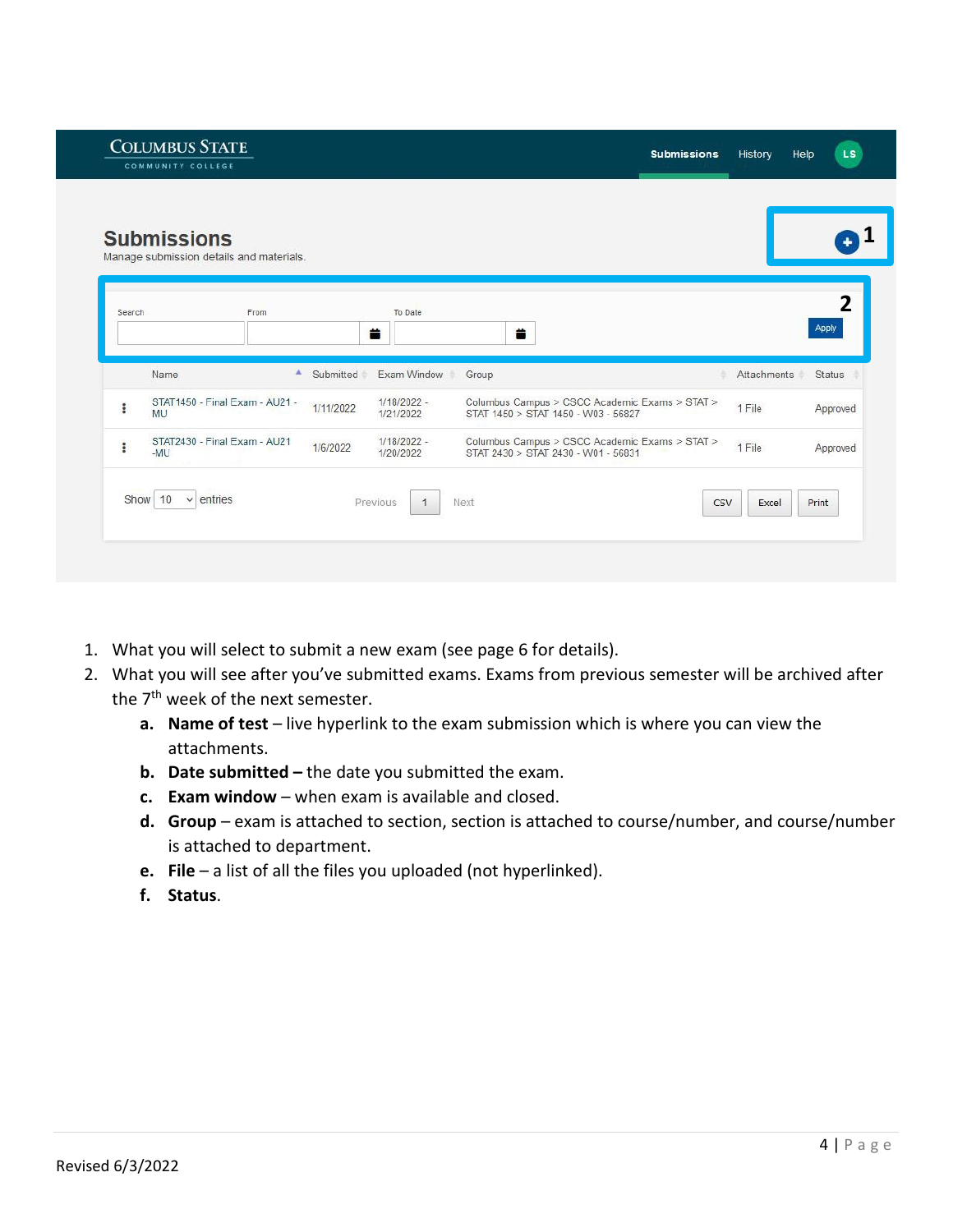$JK$ 

Help

**History** 

| Search<br>Search                |                  | From Date<br>12/1/2021                   | To Date<br>关<br>12/18/2021 |                     | 普              |    | Exam Registration     | 2                                                                             | Apply          |  |
|---------------------------------|------------------|------------------------------------------|----------------------------|---------------------|----------------|----|-----------------------|-------------------------------------------------------------------------------|----------------|--|
| Date                            | $\triangle$ Type | Name                                     |                            |                     | Student        |    | <b>Status</b><br>÷    | Info                                                                          |                |  |
| 12/9/2021 11:00<br>AM           | Exam             | POLS 1100 Final Exam AU 21 -             |                            |                     | John Doe       |    | Checked<br>Out        | Checked-in: 12/9/21 10:49   Checked-out:<br>12/9/21 1:44                      |                |  |
| 12/9/2021 1:00<br><b>PM</b>     | Exam             | Private Room - Delaware                  |                            |                     | Jane Doe       |    | No Show               |                                                                               |                |  |
| 12/13/2021 9:30<br><b>AM</b>    | Exam             | Final Exam Block 1 - CT 109 - Blackboard |                            |                     | John Doe       |    | No Show               |                                                                               |                |  |
| 12/14/2021 11:20<br><b>AM</b>   | Exam             | Final Exam Block 1 - CT 109 - Blackboard |                            |                     |                |    | No Show               |                                                                               |                |  |
| 12/14/2021 2:00<br><b>PM</b>    | Exam             | Final Exam Block 1 - CT 109 - Blackboard |                            |                     |                |    | No Show               |                                                                               |                |  |
| 12/15/2021 9:00<br><b>CALVE</b> |                  |                                          |                            |                     |                |    | Checked<br><b>COL</b> | Checked-in: 12/15/21 9:06   Checked-out:<br><b><i>I CAR IN THE RESIST</i></b> |                |  |
| 12/15/2021 9:10<br><b>AM</b>    | Exam             | Final Exam Block 2 - MO 157 - Blackboard |                            |                     |                |    | Checked<br>Out        | Checked-in: 12/15/21 9:09   Checked-out:<br>12/15/21 9:33                     |                |  |
| 12/15/2021 9:30<br>AM.          | Exam             | Final Exam Block 2 - MO 157 - Blackboard |                            |                     |                |    | Checked<br>Out        | Checked-in: 12/15/21 9:03   Checked-out:<br>12/15/21 9:29                     |                |  |
| 12/15/2021 9:30<br><b>AM</b>    | Exam             | Final Exam Block 2 - CT 109 - Blackboard |                            |                     |                |    | Checked<br>Out        | Checked-in: 12/15/21 9:03   Checked-out:<br>12/15/21 9:53                     |                |  |
| 12/15/2021 9:30<br><b>AM</b>    | Exam             | Final Exam Block 2 - MO 157 - Blackboard |                            |                     |                |    | Checked<br>Out        | Checked-in: 12/15/21 9:20   Checked-out:<br>12/15/21 9:46                     |                |  |
| Show 10<br>$\checkmark$         | entries          | Previous                                 | $\overline{c}$<br>3        | 5<br>$\overline{4}$ | $\sim 10^{-1}$ | 17 | <b>Next</b>           | <b>CSV</b>                                                                    | Excel<br>Print |  |

- 1. Top Navigation
	- a. **Submissions**  will take you to the page that will list all the exams you submitted.
	- b. **History** this will take you to what you see as your default page when you log in.
	- c. **Help**  submission guides and professor information.
- 2. **Date Adjustments**  change the date range to see the status of student exams.
- 3. **Student data**  student's legal first and last name, test title, date column includes date/time the student checked in to take their exam, and status column will show you when the student began taking the test, if completed, if cancelled, or if student did not show.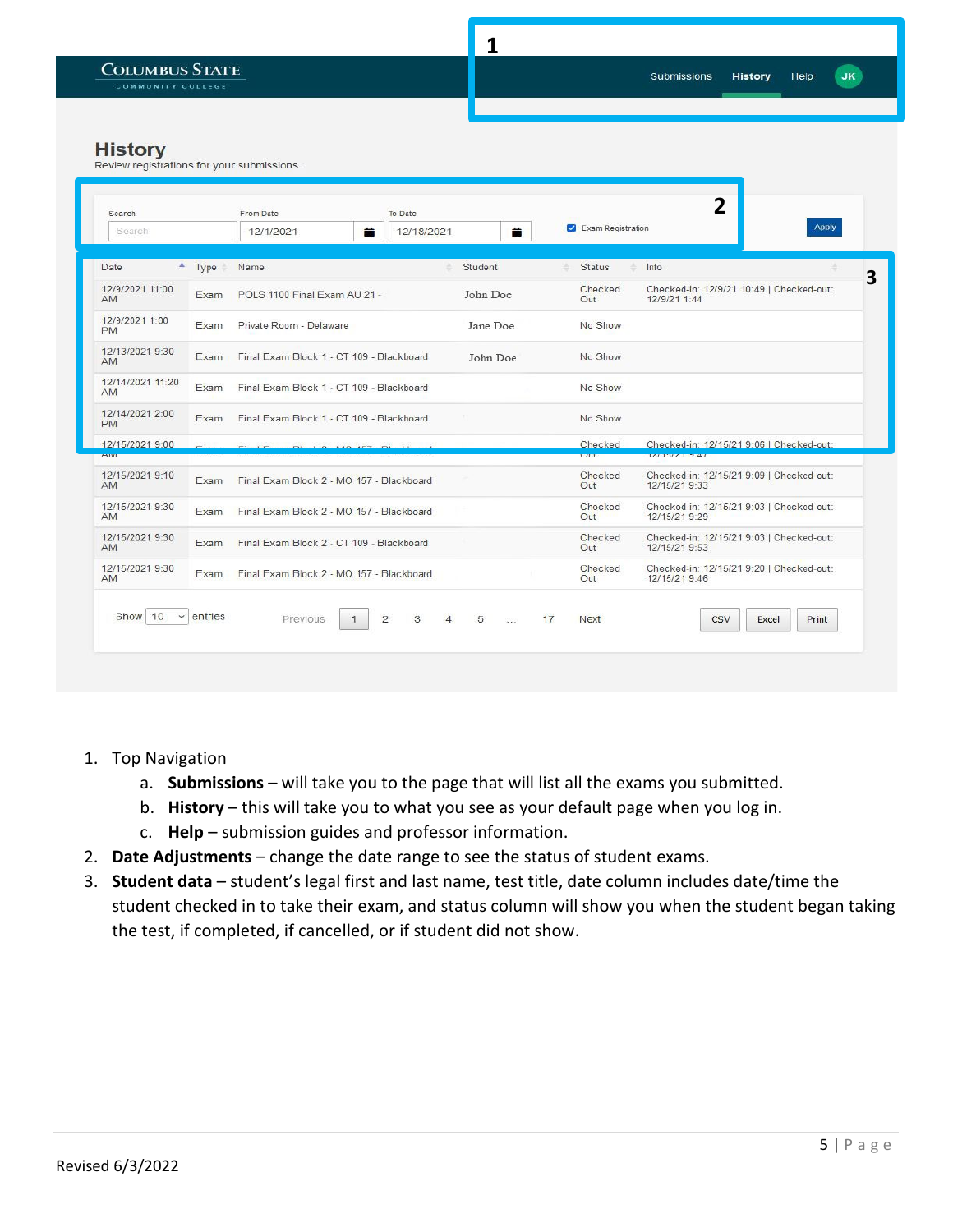# Submitting a NEW exam for ALL STUDENTS:

This is for a faculty submitting a new exam for one (or multiple sections) of a course they are teaching. Below is a summary of steps and then below this summary will be screenshots (with added commentary) taking you through the submission process.

| Steps (after you are already logged in)                      | <b>Comments</b>                                                                                                                                                                                                                                                                                          |
|--------------------------------------------------------------|----------------------------------------------------------------------------------------------------------------------------------------------------------------------------------------------------------------------------------------------------------------------------------------------------------|
| Click on the Submissions Tab on the top navigation<br>window |                                                                                                                                                                                                                                                                                                          |
| Click on +NEW                                                |                                                                                                                                                                                                                                                                                                          |
| Read instructions                                            | If you already submitted an exam before it will have<br>data from the last exam you submitted. If you want<br>to make changes to a (Web courses, Makeup exams,<br>or Accommodated exams), email the edits to<br>academictest@cscc.edu. (Please allow 1 business day<br>for your changes to take affect). |
| Attach documentation                                         | Attach the exam.                                                                                                                                                                                                                                                                                         |
| Fill out the exam submission form                            | Details below.                                                                                                                                                                                                                                                                                           |
| Submit                                                       |                                                                                                                                                                                                                                                                                                          |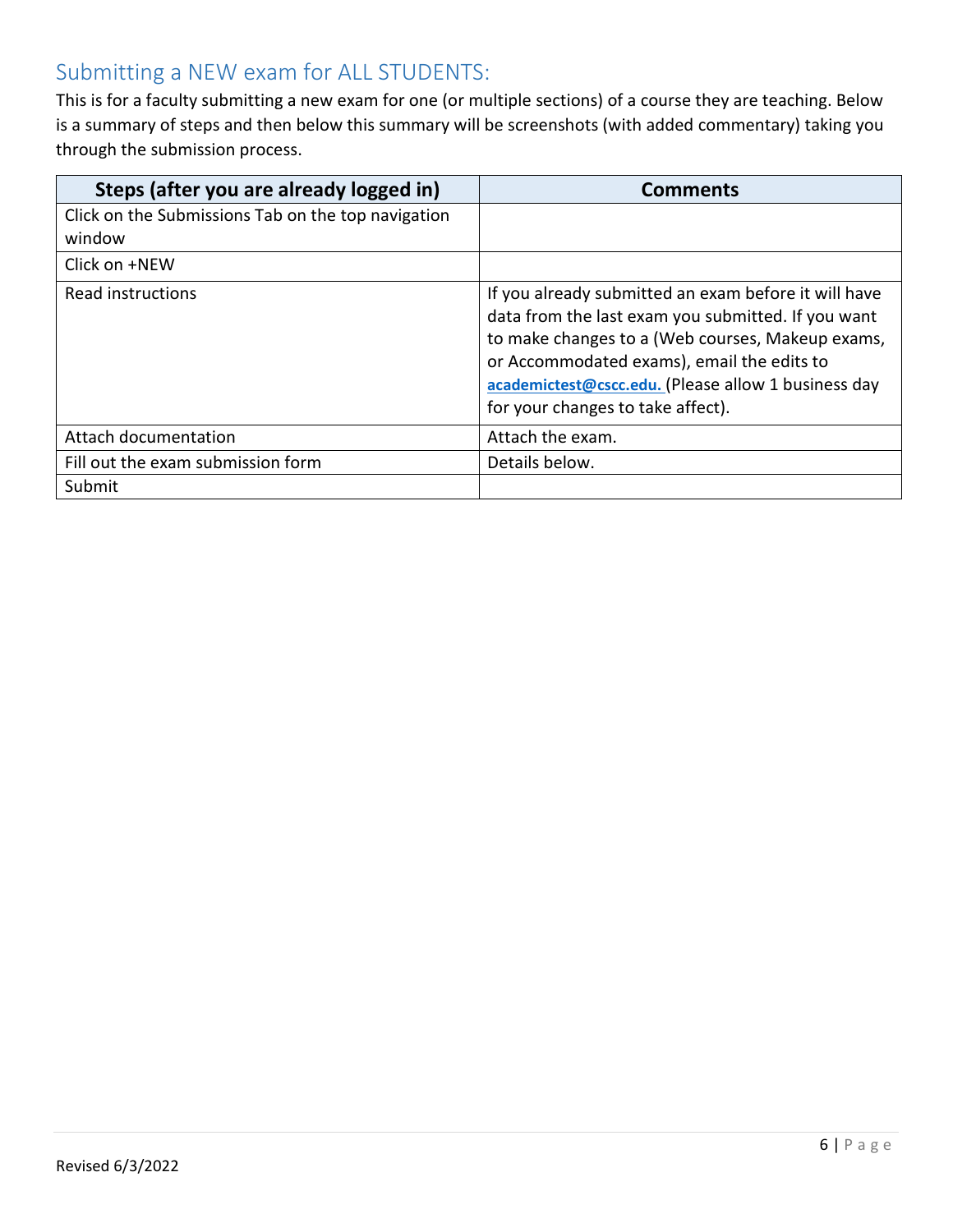## \*\*\* TO SUBMIT SUCCESSFULLY - READ THESE **IMPORTANT DIRECTIONS \*\*\***

- . Test name use format: GEOG 2400 Test 1 SU22
- Select the exam group/s for this test click in box and select all course sections to take this test
- Start Date first possible is 3 business days from date of submitting
- . End Date NO Saturdays, NO Sundays, NOT when college is closed
- Time Restriction SKIP! times selected will NOT be enforced
- . Allotted Minutes traditional time allotted in class (do NOT double for accommodated students)
- . File Management only PDF files for paper tests
- . Make-up Exam do NOT submit multiple copies of the same exam. To add student(s) or change deadline date, email academictest@cscc.edu.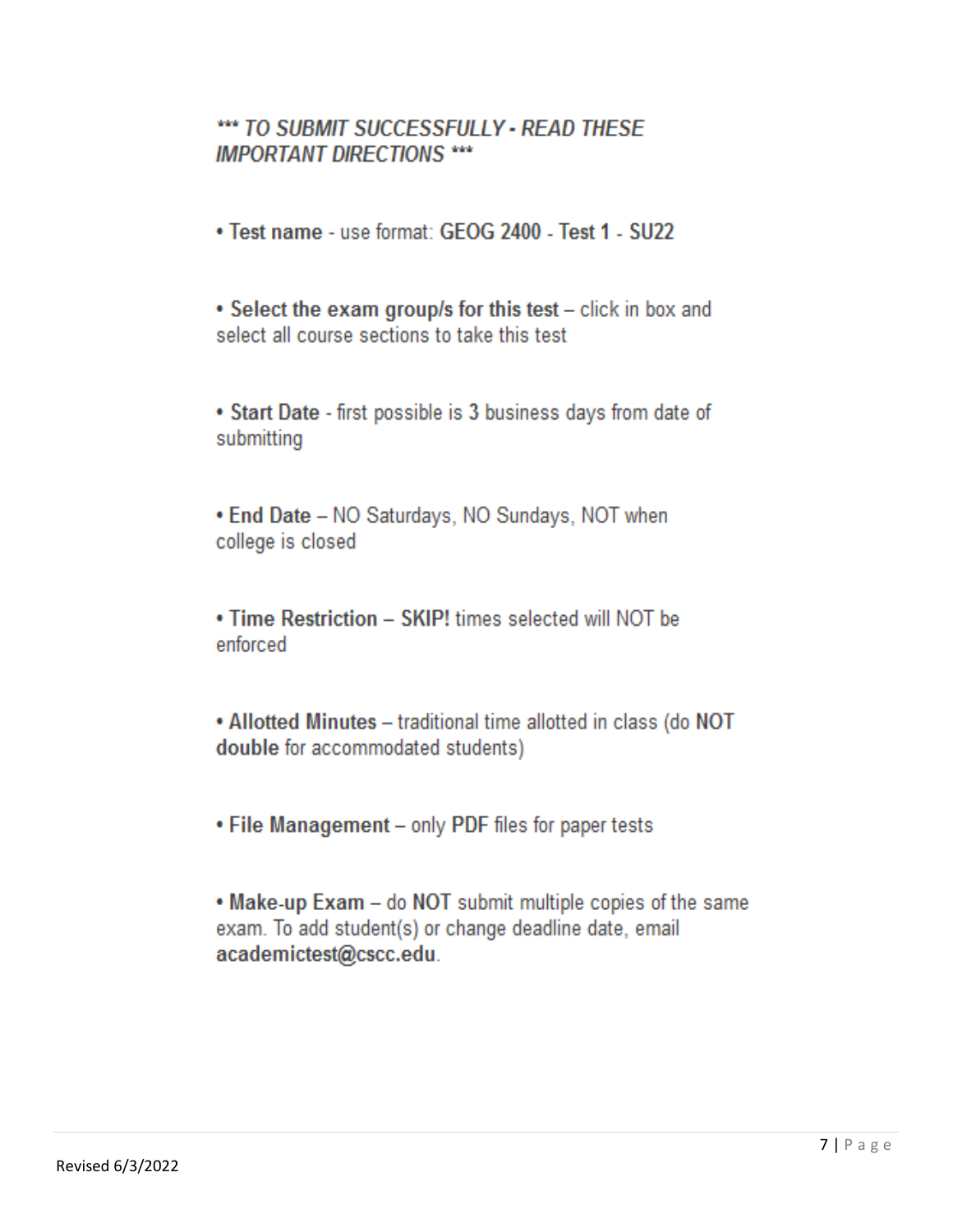|  |  | Test name |  |
|--|--|-----------|--|
|--|--|-----------|--|

| Select the exam group/s for this test $\omega$ |                  |                             | This will show you all the sections of a course you are<br>teaching – if your name is listed in Colleague. You can<br>submit the SAME test for multiple sections of a course<br>you are teaching. |
|------------------------------------------------|------------------|-----------------------------|---------------------------------------------------------------------------------------------------------------------------------------------------------------------------------------------------|
| Start Date @<br>藟                              | End Date $\odot$ | 昔                           |                                                                                                                                                                                                   |
| > Time Restriction                             |                  |                             |                                                                                                                                                                                                   |
| Allotted Minutes @<br>60                       |                  | $\hat{\boldsymbol{\omega}}$ | We cannot remove this "Time"<br>Restriction" option. Any times selected<br>will not be enforced.                                                                                                  |

### **File Management**

Next

Attach digital files to the submission.

Drag & Drop your files or Browse

You can submit as many files as you need to (no max). This is where you will upload your exam.

- Backup copies for online exams are no longer required.
- If a paper/pencil test is to be administered, please attach a PDF file(s).
- Attach Table(s)/Diagrams/Charts etc.

Next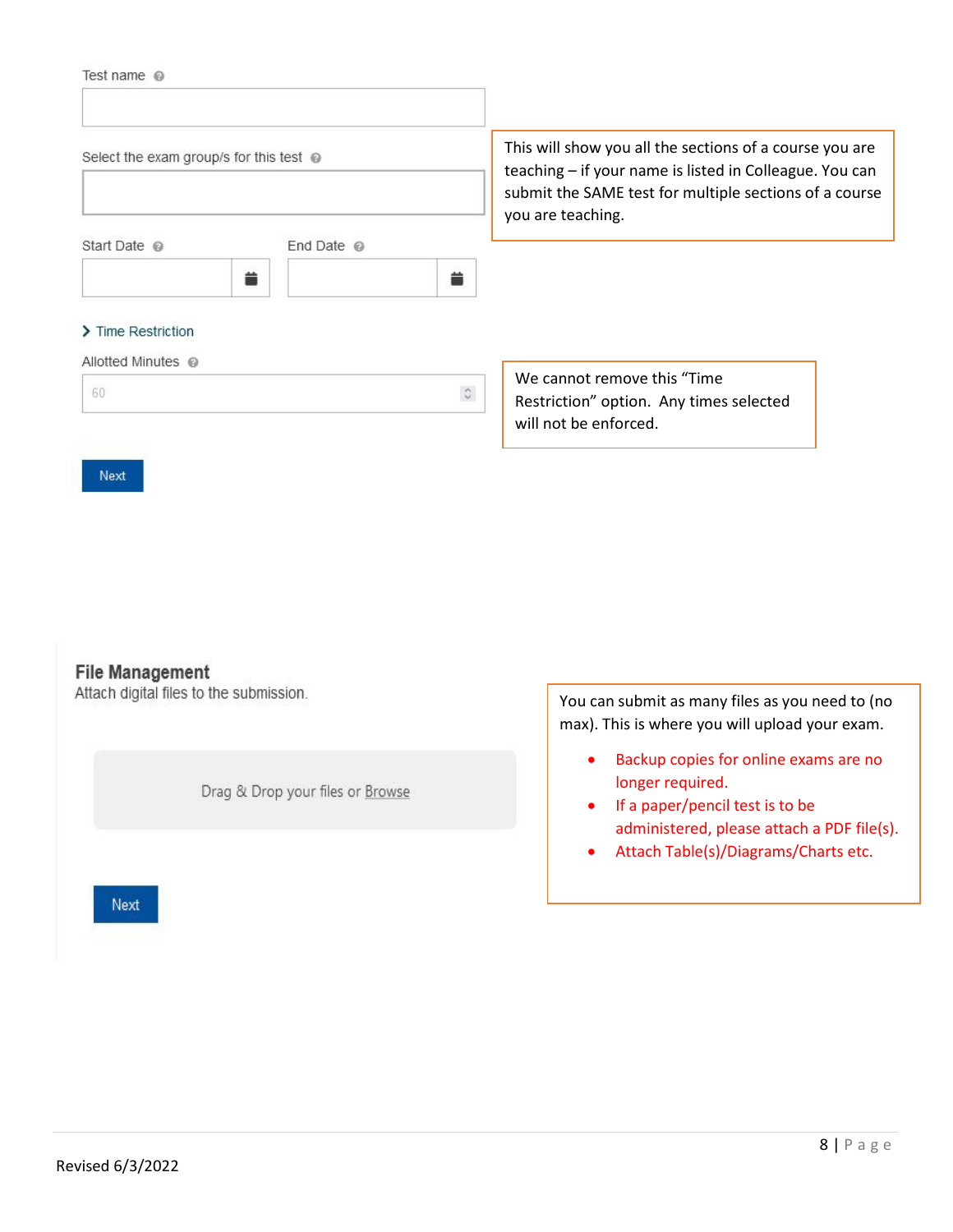Instructor Cell Phone (Office use only. Will not be shared with students) (required)

Exam's Semester (required)

- $\bigcirc$  Spring
- Summer
- O Autumn

#### Course Type(s)

- $\Box$ Classroom/Live-Online
- $\Box$ Blended
- $\Box$ Web

"Course Type(s)" is required

Materials Permitted (choose all that apply)

- NO MATERIALS NO CALCULATOR O
- $\Box$ Calculator - Basic (4 function)
- $\Box$ Calculator - Scientific
- $\Box$ Calculator - Graphing
- $\Box$ Calculator - Financial
- $\Box$ Notes/Note Cards/Formulas (List size and quantity permitted in special instructions box below)
- $\Box$ Book (List details in special instructions box below)
- 0 Other (List details in special instructions box below)

"Materials Permitted (choose all that apply)" is required

**Instructor Cell Phone - office use** only not shared with students.

**Exam semester - Please select one.** 

**Course Type(s)** – must match what is in Colleague.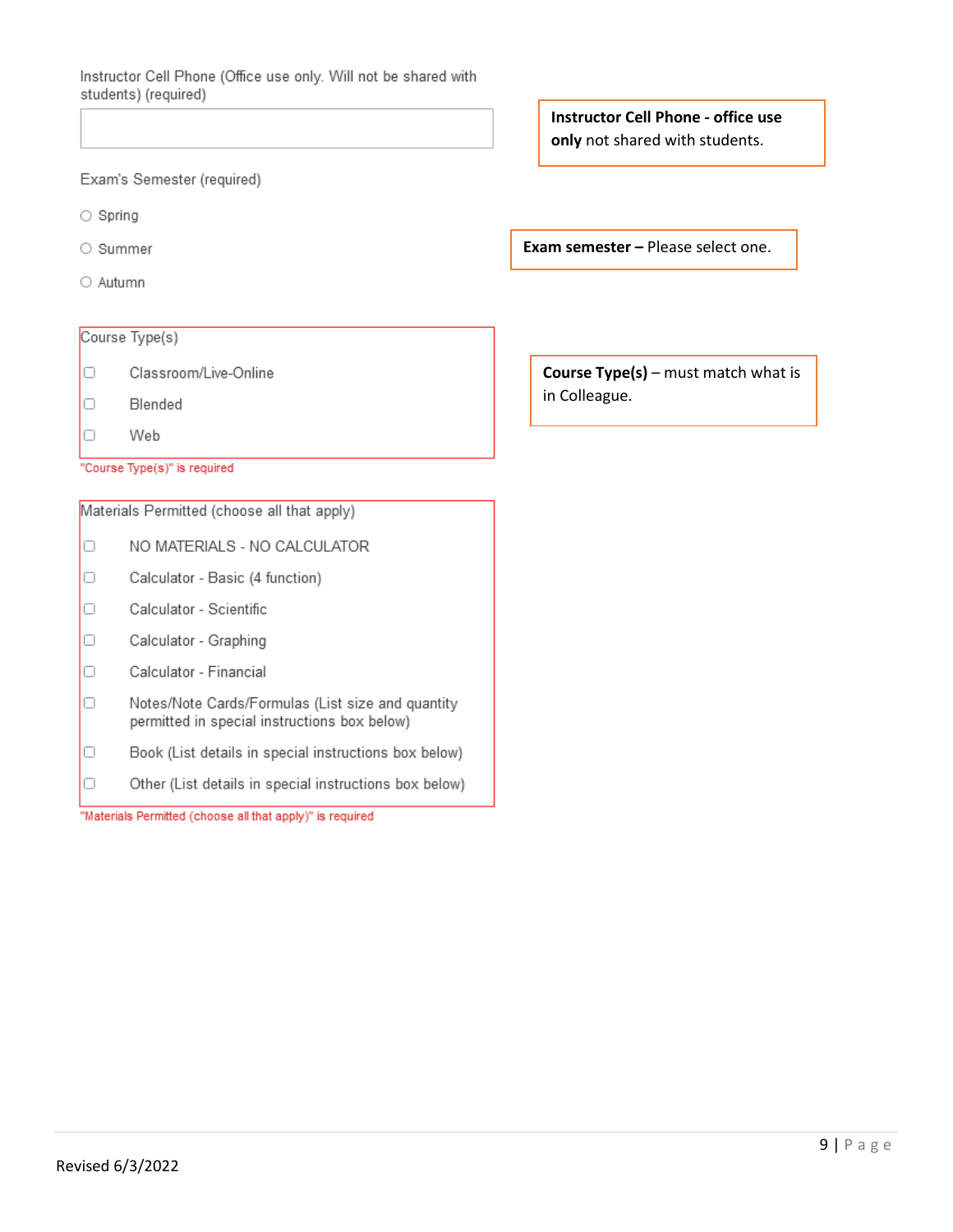Approximately 50-character limit.

(Added by Testing Staff ONLY) Proctor Information @

Testing Format (required)

- Online
- O Paper

**Test Format** 

- Standard Start Code in LockDown Browser (DL approved format)
- O ALEKS

 $\circ$  HESI

- O Blackboard Only (option for accommodated exam only)
- O Non-standard Start Code in LockDown Browser (option for accommodated exam only)
- O Other (indicate below in additional instructions)
- I acknowledge that extended time must be set for  $\Box$ accommodated students.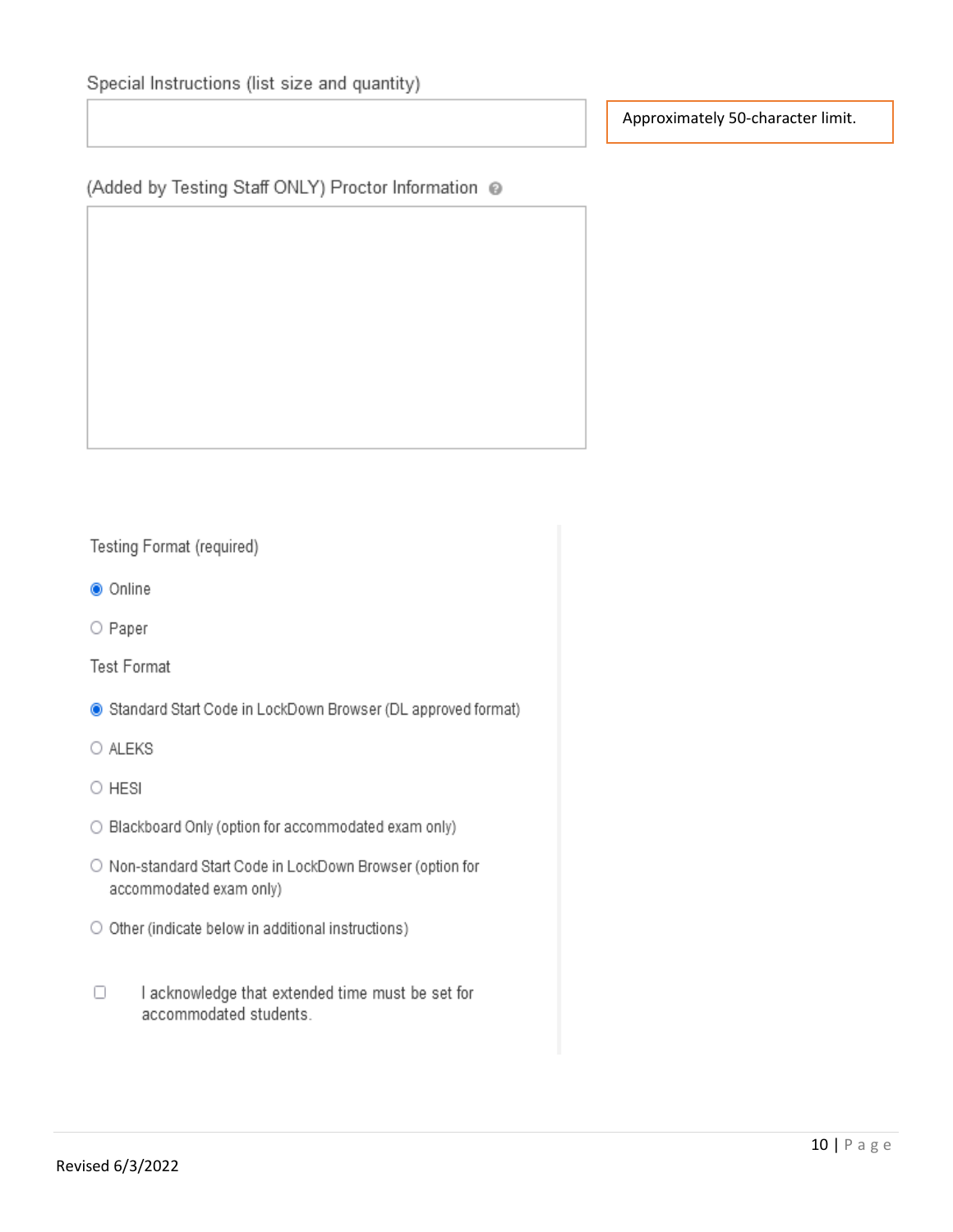Testing Format (required)

- O Online
- Paper

Answer Format (choose all that apply)

- $\Box$ Write answers on exam
- $\Box$ Essay Booklet
- O 50 question Scantron
- 100 question Scantron O
- $\Box$ Other (indicate below in additional instructions)

"Answer Format (choose all that apply)" is required

Return Instructions: (required)

- O Pick Up Columbus Campus Testing Center (Workforce Development Center - Room 223)
- O Pick Up Delaware Campus Testing Center option ONLY available IF test is taken at Delaware Campus AND faculty member teaches at Delaware Campus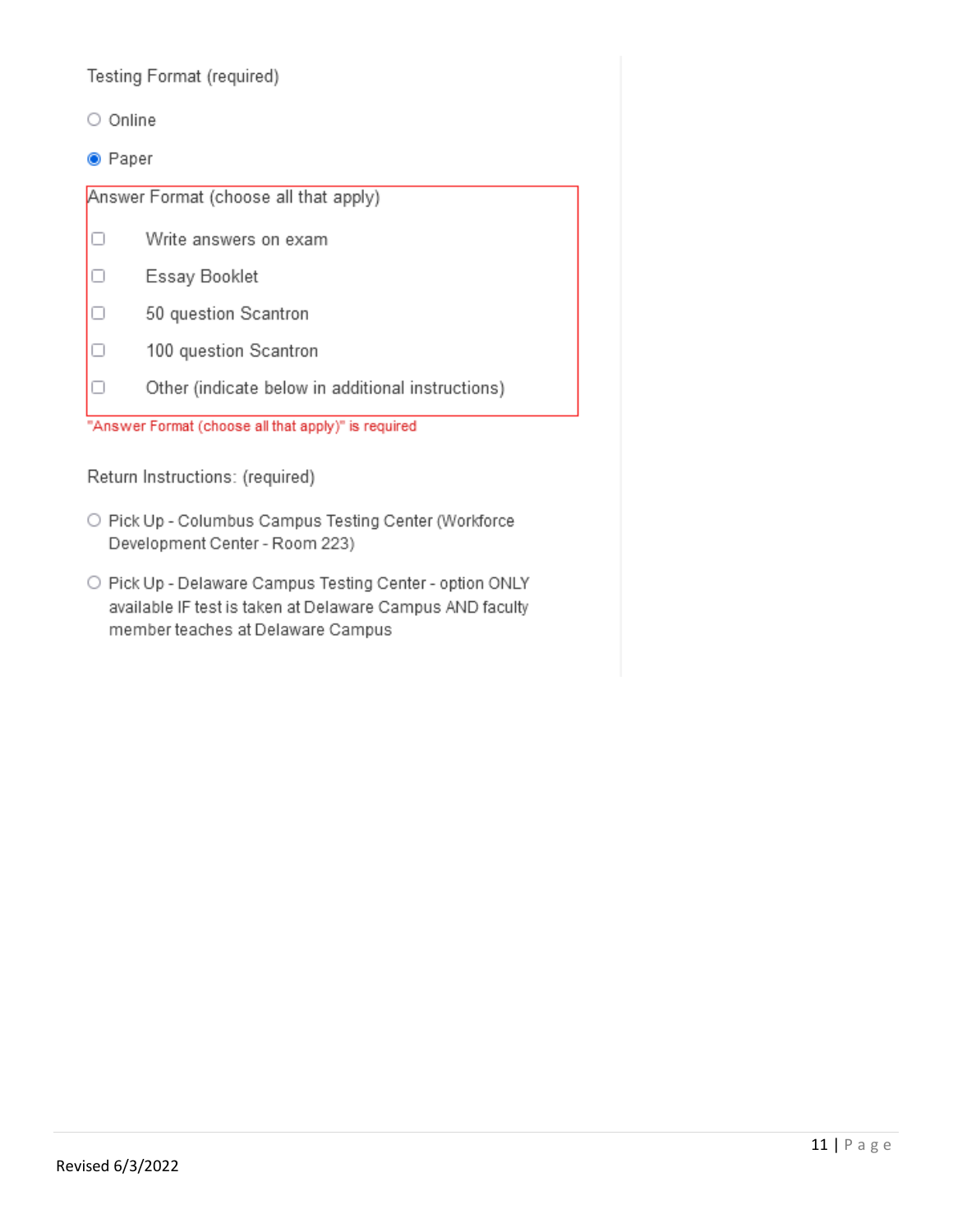Is the entire class taking this exam with a testing center?

O Yes - SKIP the next section "Eligibility and Restrictions"

#### $\odot$  No

How is the rest of the class being proctored?

- O In-person
- $\circ$  Virtually
- Respondus Monitor
- $\circ$  not being proctored

Are students with ACCOMMODATIONS the only ones taking this exam with a testing center? (required) @

 $\bigcirc$  No

- O Yes (please list Cougar ID of student(s) in next section)
- Is this a MAKE-UP exam? (required) @
- $\bigcirc$  No
- Yes (please list Cougar ID of student(s) in next section)

Incomplete from previous semester? (required) @

 $\bigcirc$  No

○ Yes (please list Cougar ID of student(s) in next section)

Next

You will ONLY complete this part if you've marked YES to:

- Is this a make-up exam? Limit of 5 exams per exam, per course. (Not Per SYNONYM)
- Is this for an accommodated student?
- Is this for an incomplete from previous semester?

There are 25 spaces to add names.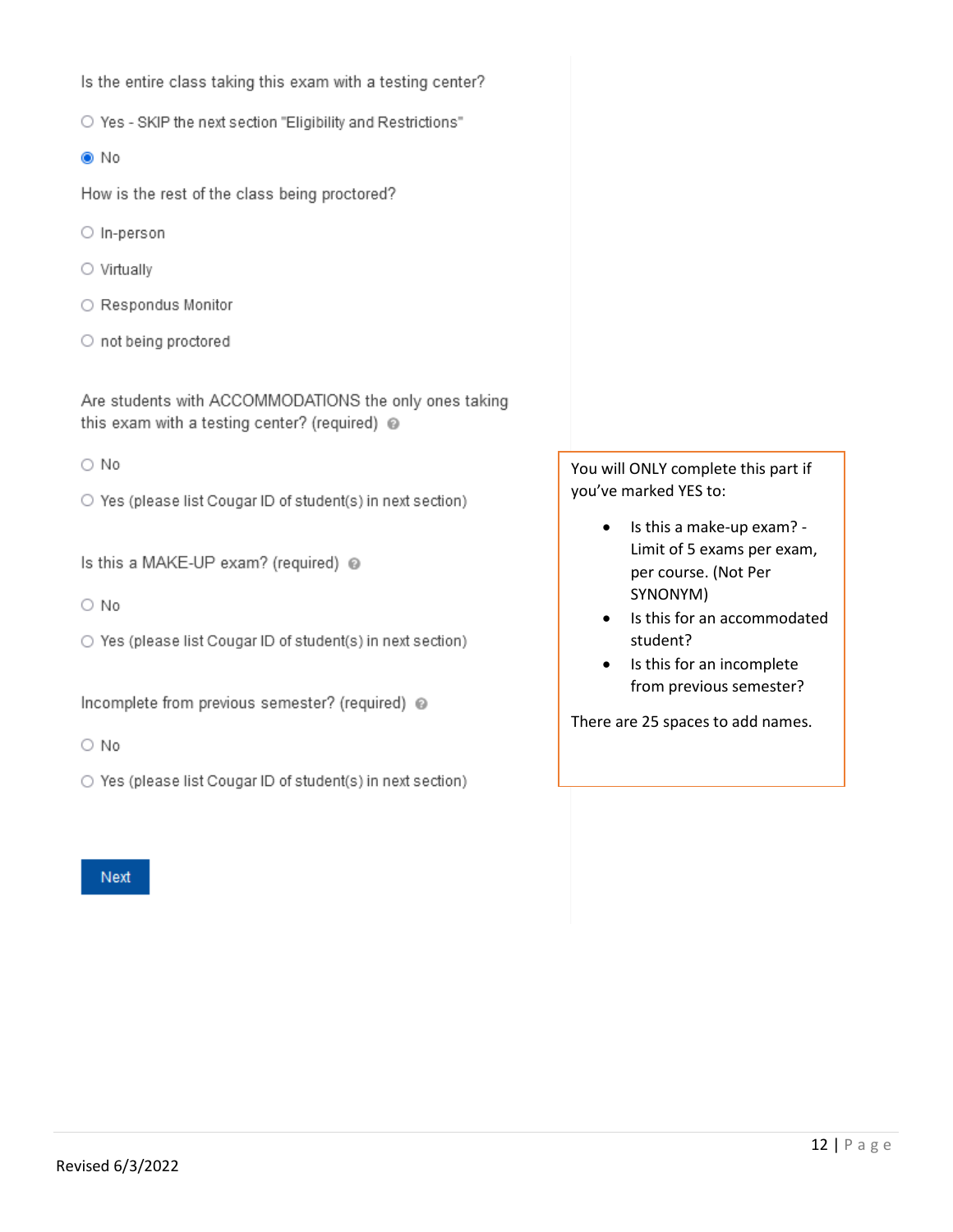## **Eligibility and Restrictions**

**Limit Eligible Takers** 

If this exam is intended for specific people, begin typing the student's Cougar ID. Then, select the proper search result. The maximum number of restrictions for this this exam is 25.

#### Restrictions @

Search for student



#### **Exam Instructions**

Please provide any additional information.

| Instructions @ |  |  |  |
|----------------|--|--|--|
|                |  |  |  |
|                |  |  |  |
|                |  |  |  |
|                |  |  |  |
|                |  |  |  |
|                |  |  |  |
|                |  |  |  |
|                |  |  |  |
|                |  |  |  |
|                |  |  |  |
|                |  |  |  |

**Submit and Print** 

If you select submit and print, you will only be printing the exam submission details, not the attachments.

What happens after you submit the exam?

- An email is automatically sent to Accessibility and Testing to alert someone that a test has been submitted.
- Accessibility and Testing staff member will process the test. You will no longer receive an email that your exam has been processed. However, you can check the status via dashboard for exam status.
- Your "Submission" dashboard will populate with all of your submitted exams (see page 4-5 for details).

Submit